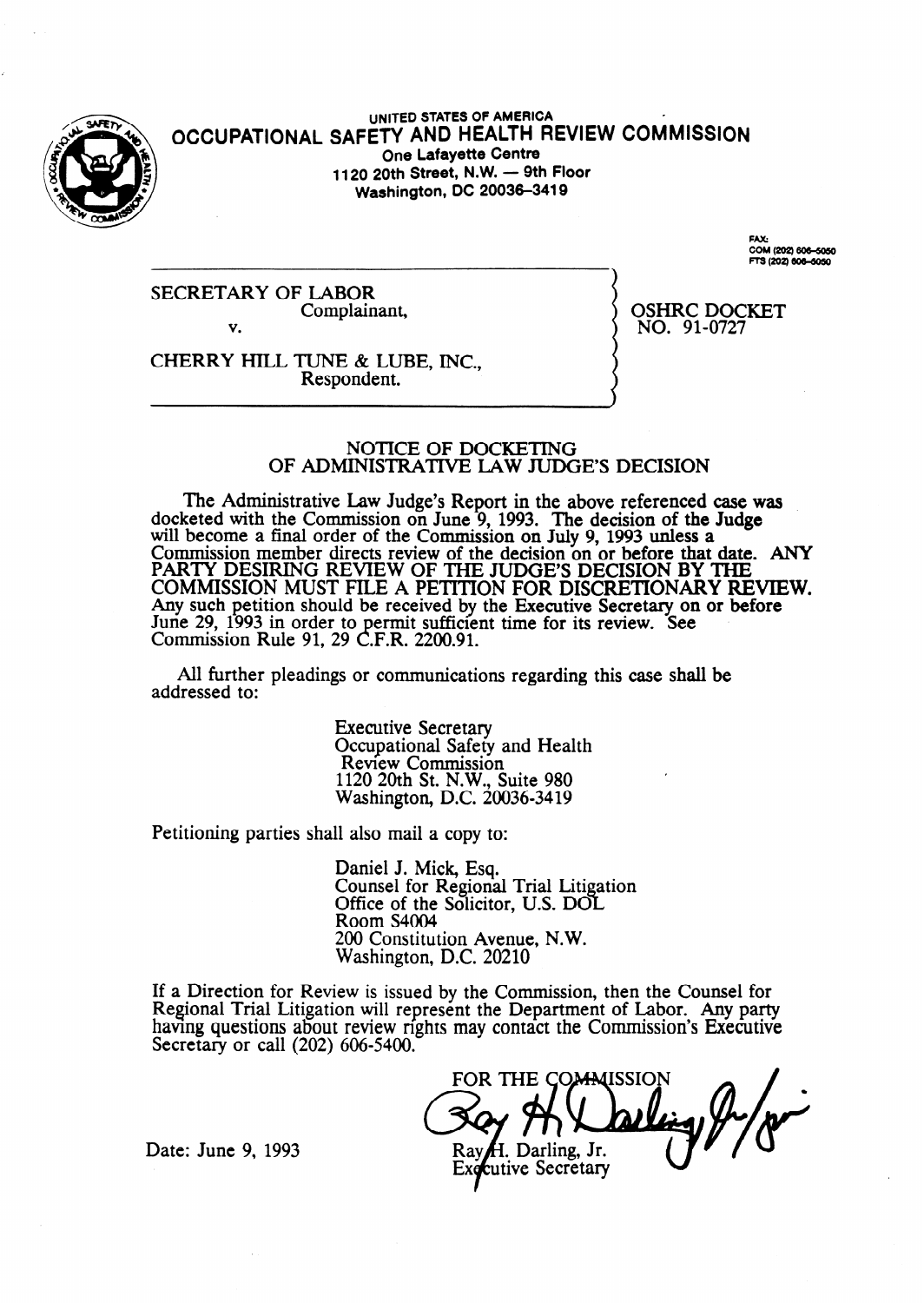# DOCKET NO. 91-0727

## NOTICE IS GIVEN TO THE FOLLOWING:

Daniel J. Mick, Esq.<br>Counsel for Regiona Counsel for **Regional Trial Little**<br>Office of the Solicitor, U.S. DC  $\ddot{\phantom{0}}$ ation<br>I Since of the Sonction, U.S. DOL.<br>Room S4004 200 Constitut Washington, D.C.  $20210$  $M = 20210$ 

Regional Solicitor Office of the Soli  $201$  Varick, Room  $707$ New York, NY 10014

James E. Vaughn<br>5 Little Circle Lawrenceville, NJ 08648

Sidney Law<br>Occupational Safet **Review Commission** Room 250 244 North Speer Bo Denver, Co 1244 North S eer Boulevard

00017787185:02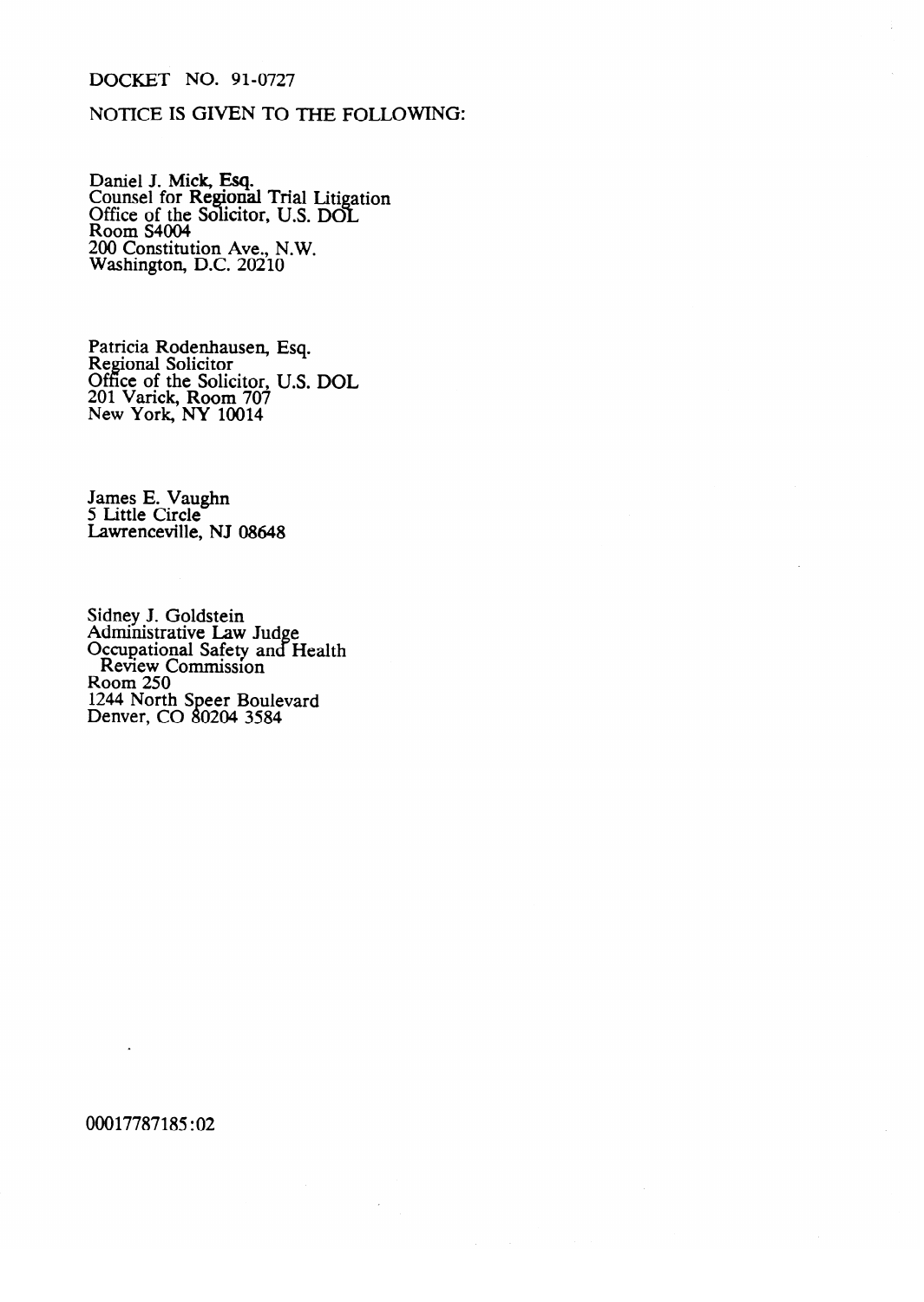

#### **OCCUPATIONAL UNITED STATES OF AMERICA SAFETT AND HEALTH REVIEW COMINISSIO 1244 N. SPEER BOULEVARD**<br>ROOM 250  $R$ **DENVER. COLORADO 802043502**

**PHONE** COM (303) 844-221<br>FTS (303) 844-228 FAX COM FTS (303) 844-3759

SECRETARY OF LABOR,<br>Complainant, Complainant,

V.

OSHRC Docket No. 91-0727

**CHERRY HILL TUNE** & LUBE, INC., Respondent.

Respondent.

**APPEARANCES:** 

Luis A. Micheli, Esq., Office of the Solicitor, U.S. Department of Labor, New York, New York

For Respondent: (NONE)

Before: Administrative Law Judge Sidney J. Goldstein

### **DECISION AND ORDER**

After a compliance officer for the Occupational Safety and Health Administration inspected a workplace of the Respondent, that Agency concluded that the Company violated safety regulations relating to machinery and hazardous chemicals adopted under the Occupational Safety and Health Act of 1970 and issued two citations to Cherry Hill Tune  $\&$  Lube, Inc. The Respondent disagreed with the citations and filed a notice of contest.

A hearing in connection with the Respondent's notice of contest was set for February 4, 1992, but the notice of hearing addressed to the Company was returned by the post office with the notation that the Respondent moved and left no forwarding address.

post office with the notation that the Respondent moved and left no forwarding address.